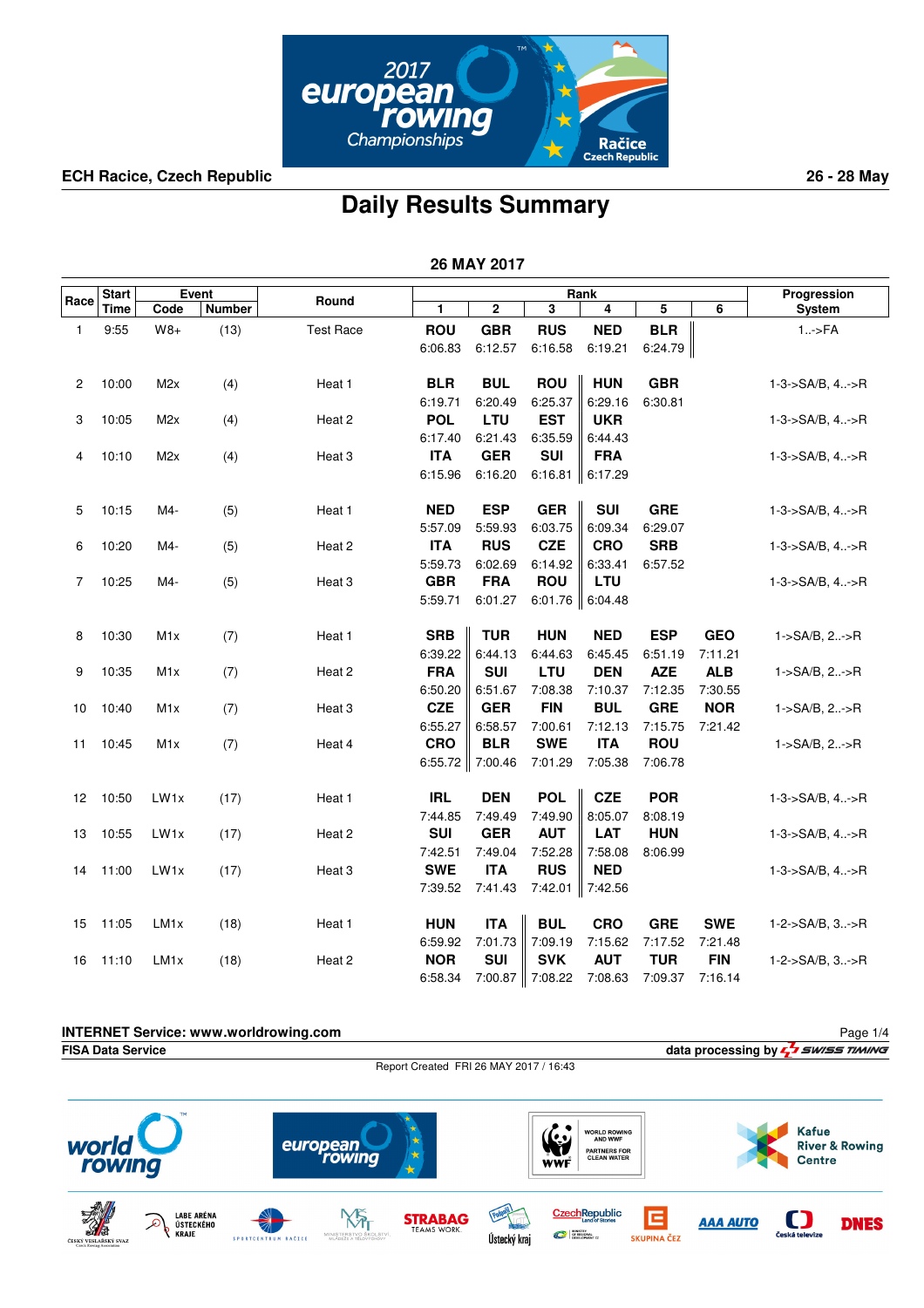

## **Daily Results Summary**

 **26 MAY 2017**

|      | <b>Start</b> | Event             |               |        |            | Rank                 |            |            | Progression |            |                        |
|------|--------------|-------------------|---------------|--------|------------|----------------------|------------|------------|-------------|------------|------------------------|
| Race | Time         | Code              | <b>Number</b> | Round  | 1          | $\mathbf 2$          | 3          | 4          | 5           | 6          | System                 |
| 17   | 11:15        | LM1x              | (18)          | Heat 3 | <b>BEL</b> | <b>FRA</b>           | <b>POL</b> | <b>SLO</b> | <b>CZE</b>  |            | 1-2->SA/B, 3->R        |
|      |              |                   |               |        | 7:00.48    | 7:02.89 7:08.67      |            | 7:12.77    | 7:22.72     |            |                        |
|      |              |                   |               |        |            |                      |            |            |             |            |                        |
| 18   | 11:20        | LM <sub>2x</sub>  | (9)           | Heat 1 | <b>FRA</b> | <b>ESP</b>           | <b>DEN</b> | <b>POR</b> | <b>SVK</b>  | <b>FIN</b> | 1->SA/B, 2->R          |
|      |              |                   |               |        | 6:26.97    | 6:35.03              | 6:37.15    | 7:02.55    | 7:09.70     | 7:14.31    |                        |
| 19   | 11:25        | LM <sub>2x</sub>  | (9)           | Heat 2 | <b>GER</b> | <b>GBR</b>           | <b>NED</b> | <b>TUR</b> | <b>SWE</b>  |            | 1->SA/B, 2->R          |
|      |              |                   |               |        | 6:37.53    | 6:43.94              | 6:45.45    | 6:50.53    | 7:05.41     |            |                        |
| 20   | 11:30        | LM <sub>2</sub> x | (9)           | Heat 3 | <b>POL</b> | <b>IRL</b>           | <b>RUS</b> | <b>SUI</b> | <b>AUT</b>  |            | 1->SA/B, 2->R          |
|      |              |                   |               |        | 6:25.93    | 6:32.15              | 6:36.38    | 6:40.60    | 6:57.63     |            |                        |
| 21   | 11:35        | LM <sub>2x</sub>  | (9)           | Heat 4 | <b>ITA</b> | <b>CZE</b>           | <b>UKR</b> | <b>GRE</b> | <b>HUN</b>  |            | 1->SA/B, 2->R          |
|      |              |                   |               |        |            | 6:30.77 $\ $ 6:38.08 | 6:39.94    | 6:46.82    | 6:54.73     |            |                        |
|      |              |                   |               |        |            |                      |            |            |             |            |                        |
| 22   | 11:50        | W2-               | (1)           | Heat 1 | <b>GBR</b> | <b>ROU</b>           | <b>FRA</b> | <b>UKR</b> |             |            | $1 - > FA$ , $2 - > R$ |
|      |              |                   |               |        | 7:26.42    | 7:36.04              | 7:44.42    | 8:03.54    |             |            |                        |
| 23   | 11:55        | W2-               | (1)           | Heat 2 | <b>DEN</b> | <b>ITA</b>           | <b>ESP</b> |            |             |            | $1 - > FA$ , $2 - > R$ |
|      |              |                   |               |        |            | 7:21.72 7:36.26      | 7:40.84    |            |             |            |                        |
|      |              |                   |               |        |            |                      |            |            |             |            |                        |
| 24   | 12:00        | M2-               | (2)           | Heat 1 | <b>FRA</b> | <b>SRB</b>           | <b>CZE</b> | <b>ESP</b> | <b>GER</b>  |            | 1-2->FA, 3->R          |
|      |              |                   |               |        | 6:37.86    | 6:44.30              | 6:50.54    | 6:55.37    | 7:21.17     |            |                        |
| 25   | 12:05        | M2-               | (2)           | Heat 2 | <b>ITA</b> | <b>NED</b>           | <b>GBR</b> | <b>BLR</b> | <b>HUN</b>  |            | 1-2->FA, 3->R          |
|      |              |                   |               |        | 6:30.15    | 6:31.57 $\ $ 6:33.05 |            | 6:45.03    | 6:50.26     |            |                        |
| 26   | 12:10        | W2x               | (3)           | Heat 1 | <b>ITA</b> | <b>CZE</b>           | <b>GER</b> | <b>NOR</b> | <b>SUI</b>  | <b>FRA</b> | $1 - FA$ , $2 - F$     |
|      |              |                   |               |        | 7:04.98    | 7:08.76              | 7:09.58    | 7:18.85    | 7:22.83     | 7:27.44    |                        |
| 27   | 12:15        | W2x               | (3)           | Heat 2 | <b>NED</b> | <b>POL</b>           | <b>GBR</b> | <b>RUS</b> | <b>UKR</b>  |            | 1->FA, 2->R            |
|      |              |                   |               |        | 7:05.81    | $\parallel$ 7:08.28  | 7:11.64    | 7:22.01    | 7:24.69     |            |                        |
|      |              |                   |               |        |            |                      |            |            |             |            |                        |
| 28   | 12:20        | W <sub>1x</sub>   | (6)           | Heat 1 | <b>GBR</b> | <b>SWE</b>           | <b>GER</b> | <b>CZE</b> | <b>AUT</b>  | <b>FIN</b> | 1->FA, 2->R            |
|      |              |                   |               |        | 7:42.23    | 7:47.30              | 7:48.63    | 7:52.06    | 7:55.51     | 7:59.98    |                        |
| 29   | 12:25        | W <sub>1x</sub>   | (6)           | Heat 2 | <b>DEN</b> | <b>BLR</b>           | <b>NED</b> | <b>ESP</b> | <b>LAT</b>  | <b>GRE</b> | 1->FA, 2->R            |
|      |              |                   |               |        |            | 7:40.85 7:45.17      | 7:46.26    | 7:50.13    | 7:52.05     | 8:05.44    |                        |
|      |              |                   |               |        |            |                      |            |            |             |            |                        |
| 30   | 12:30        | LW <sub>2x</sub>  | (8)           | Heat 1 | <b>FRA</b> | <b>GBR</b>           | <b>ROU</b> | <b>GER</b> | <b>GRE</b>  | <b>POL</b> | 1->FA, 2->R            |
|      |              |                   |               |        | 7:08.20    | 7:08.87              | 7:12.88    | 7:25.96    | 7:31.18     | 7:58.15    |                        |
| 31   | 12:35        | LW <sub>2x</sub>  | (8)           | Heat 2 | <b>ITA</b> | <b>NED</b>           | <b>SUI</b> | <b>DEN</b> | <b>CZE</b>  |            | 1->FA, 2->R            |
|      |              |                   |               |        |            | 7:09.00 7:09.86      | 7:20.69    | 7:30.26    | 7:36.63     |            |                        |

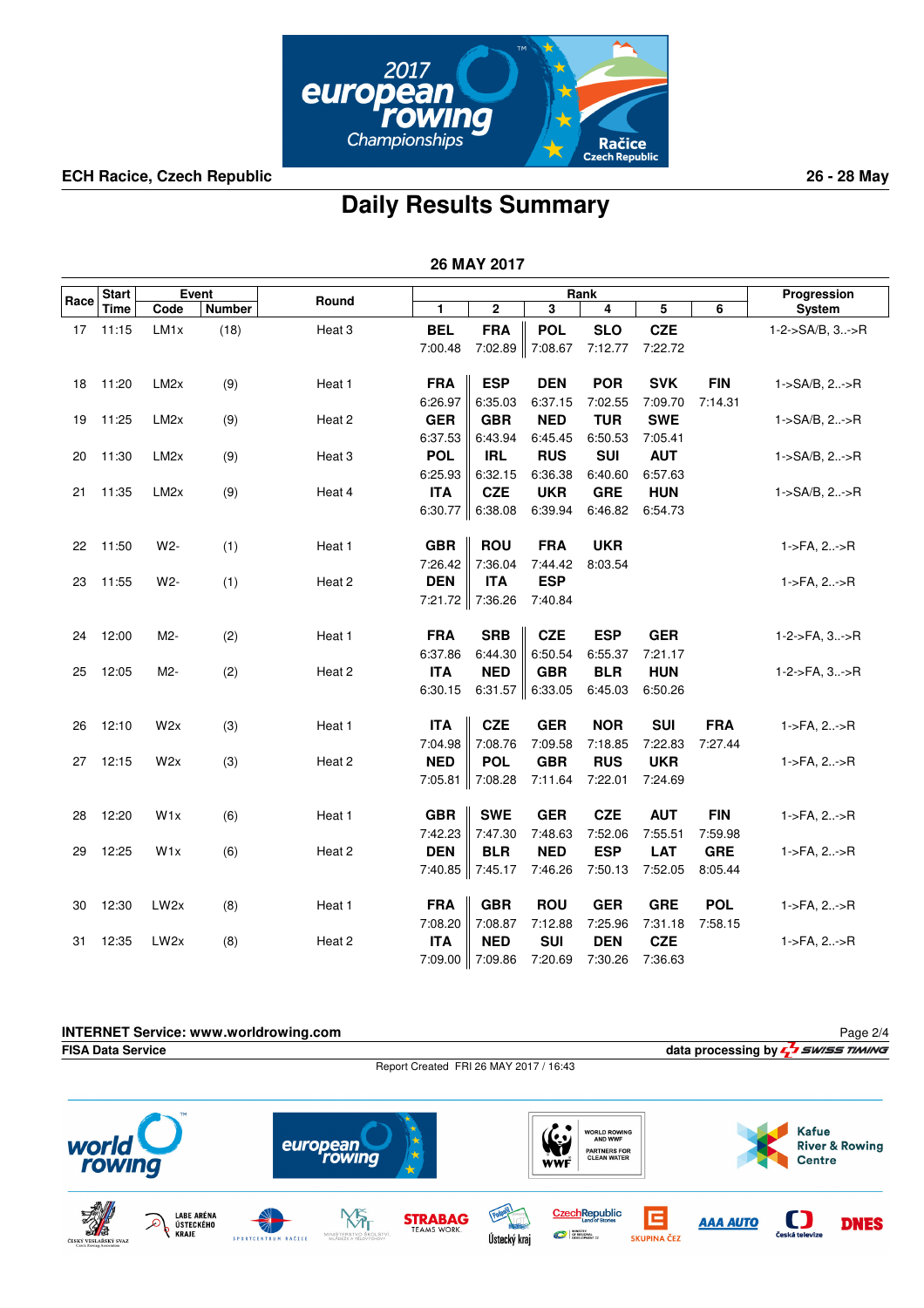

## **Daily Results Summary**

|      | 26 MAY 2017  |                  |               |                  |            |             |                      |            |                         |            |                             |
|------|--------------|------------------|---------------|------------------|------------|-------------|----------------------|------------|-------------------------|------------|-----------------------------|
|      | <b>Start</b> |                  | Event         |                  |            |             |                      | Rank       |                         |            | Progression                 |
| Race | <b>Time</b>  | Code             | <b>Number</b> | Round            | 1          | $\mathbf 2$ | 3                    | 4          | $\overline{\mathbf{5}}$ | 6          | System                      |
| 32   | 12:40        | W4x              | (11)          | Heat 1           | <b>NED</b> | <b>GBR</b>  | <b>GER</b>           | <b>BLR</b> | <b>UKR</b>              |            | $1-2$ ->FA, $3$ ->R         |
|      |              |                  |               |                  | 6:27.46    | 6:29.26     | 6:31.38              | 6:35.46    | 6:42.02                 |            |                             |
| 33   | 12:45        | W <sub>4x</sub>  | (11)          | Heat 2           | <b>POL</b> | <b>FRA</b>  | <b>RUS</b>           | <b>ROU</b> |                         |            | 1-2->FA, 3->R               |
|      |              |                  |               |                  | 6:34.48    |             | 6:36.40 $\ $ 6:38.26 | 6:43.92    |                         |            |                             |
| 34   | 12:50        | M4x              | (12)          | Heat 1           | LTU        | <b>NED</b>  | <b>ITA</b>           | <b>UKR</b> | <b>RUS</b>              | <b>ROU</b> | $1 - > FA$ , $2 - > R$      |
|      |              |                  |               |                  | 5:51.03    | 5:55.72     | 5:57.95              | 6:02.79    | 6:08.99                 | 6:25.30    |                             |
| 35   | 12:55        | M4x              | (12)          | Heat 2           | <b>NOR</b> | <b>GBR</b>  | <b>POL</b>           | <b>GER</b> | <b>EST</b>              | <b>CZE</b> | 1->FA, 2->R                 |
|      |              |                  |               |                  | 5:53.15    | 5:55.04     | 5:56.62              | 6:00.08    | 6:09.36                 | 6:16.86    |                             |
| 36   | 13:00        | $M8+$            | (14)          | Heat 1           | <b>ROU</b> | <b>POL</b>  | <b>NED</b>           | <b>GBR</b> | <b>ITA</b>              |            | 1-2->FA, 3->R               |
|      |              |                  |               |                  | 5:42.96    | 5:43.58     | 5:45.20              | 5:46.58    | 6:04.51                 |            |                             |
| 37   | 13:05        | $M8+$            | (14)          | Heat 2           | <b>GER</b> | <b>RUS</b>  | <b>UKR</b>           | <b>BLR</b> |                         |            | 1-2->FA, 3->R               |
|      |              |                  |               |                  | 5:47.55    |             | 5:49.46 5:55.39      | 5:59.56    |                         |            |                             |
| 38   | 13:10        | W4-              | (15)          | <b>Test Race</b> | <b>ROU</b> | <b>NED</b>  | <b>POL</b>           | <b>ITA</b> |                         |            | $1.-$ >FA                   |
|      |              |                  |               |                  | 6:59.65    | 7:04.30     | 7:04.53              | 7:06.29    |                         |            |                             |
| 39   | 13:15        | LM2-             | (19)          | <b>Test Race</b> | <b>IRL</b> | <b>ITA</b>  | <b>RUS</b>           | <b>GBR</b> | <b>FRA</b>              | <b>TUR</b> | $1.-$ >FA                   |
|      |              |                  |               |                  | 6:57.77    | 6:59.82     | 7:01.75              | 7:03.39    | 7:06.68                 | 7:17.36    |                             |
| 40   | 13:20        | LM4-             | (10)          | <b>Test Race</b> | <b>RUS</b> | <b>ITA</b>  | <b>CZE</b>           | <b>HUN</b> | <b>TUR</b>              |            | $1.-$ >FA                   |
|      |              |                  |               |                  | 6:11.22    | 6:13.82     | 6:28.51              | 6:34.24    | 6:53.46                 |            |                             |
| 41   | 15:30        | LW <sub>1x</sub> | (17)          | Repechage        | <b>NED</b> | <b>LAT</b>  | <b>CZE</b>           | <b>HUN</b> | <b>POR</b>              |            | $1 - 3 - S A/B$ , $4 - F C$ |
|      |              |                  |               |                  | 8:04.46    | 8:07.26     | 8:12.96              | 8:15.95    | 8:20.11                 |            |                             |
| 42   | 15:35        | LM <sub>1x</sub> | (18)          | Repechage 1      | <b>SLO</b> | <b>BUL</b>  | <b>SVK</b>           | <b>TUR</b> | <b>SWE</b>              |            | 1-3->SA/B, 4->FC            |
|      |              |                  |               |                  | 7:09.67    | 7:13.38     | 7:16.18              | 7:18.72    | 7:29.08                 |            |                             |
| 43   | 15:40        | LM <sub>1x</sub> | (18)          | Repechage 2      | <b>POL</b> | <b>CRO</b>  | <b>AUT</b>           | <b>CZE</b> | <b>GRE</b>              | <b>FIN</b> | 1-3->SA/B, 4->FC            |
|      |              |                  |               |                  | 7:13.77    | 7:18.22     | 7:19.05              | 7:22.51    | 7:23.52                 | 7:29.61    |                             |
| 44   | 15:45        | M2x              | (4)           | Repechage        | <b>FRA</b> | <b>HUN</b>  | <b>GBR</b>           | <b>UKR</b> |                         |            | 1-3->SA/B, 4. ELM           |
|      |              |                  |               |                  | 6:34.04    | 6:39.70     | 6:41.89              | 6:49.35    |                         |            |                             |
| 45   | 15:50        | M4-              | (5)           | Repechage        | <b>SRB</b> | LTU         | <b>SUI</b>           | <b>GRE</b> | <b>CRO</b>              |            | 1-3->SA/B, 4->FC            |
|      |              |                  |               |                  | 6:16.97    | 6:19.37     | 6:21.57              | 6:24.47    | 6:32.73                 |            |                             |

**INTERNET Service: www.worldrowing.com** Page 3/4data processing by  $\frac{1}{2}$  **SWISS TIMING** Report Created FRI 26 MAY 2017 / 16:43  $\bullet$ **Kafue WORLD ROWING<br>AND WWF**  $\mathbf{G}$ world european **River & Rowing PARTNERS FOR<br>CLEAN WATER Centre** rowina **WWF** 



 $\mathcal{L}$ 







Е

SKUPINA ČEZ

**AAA AUTO** 

O

Česká televi:

**DNES**